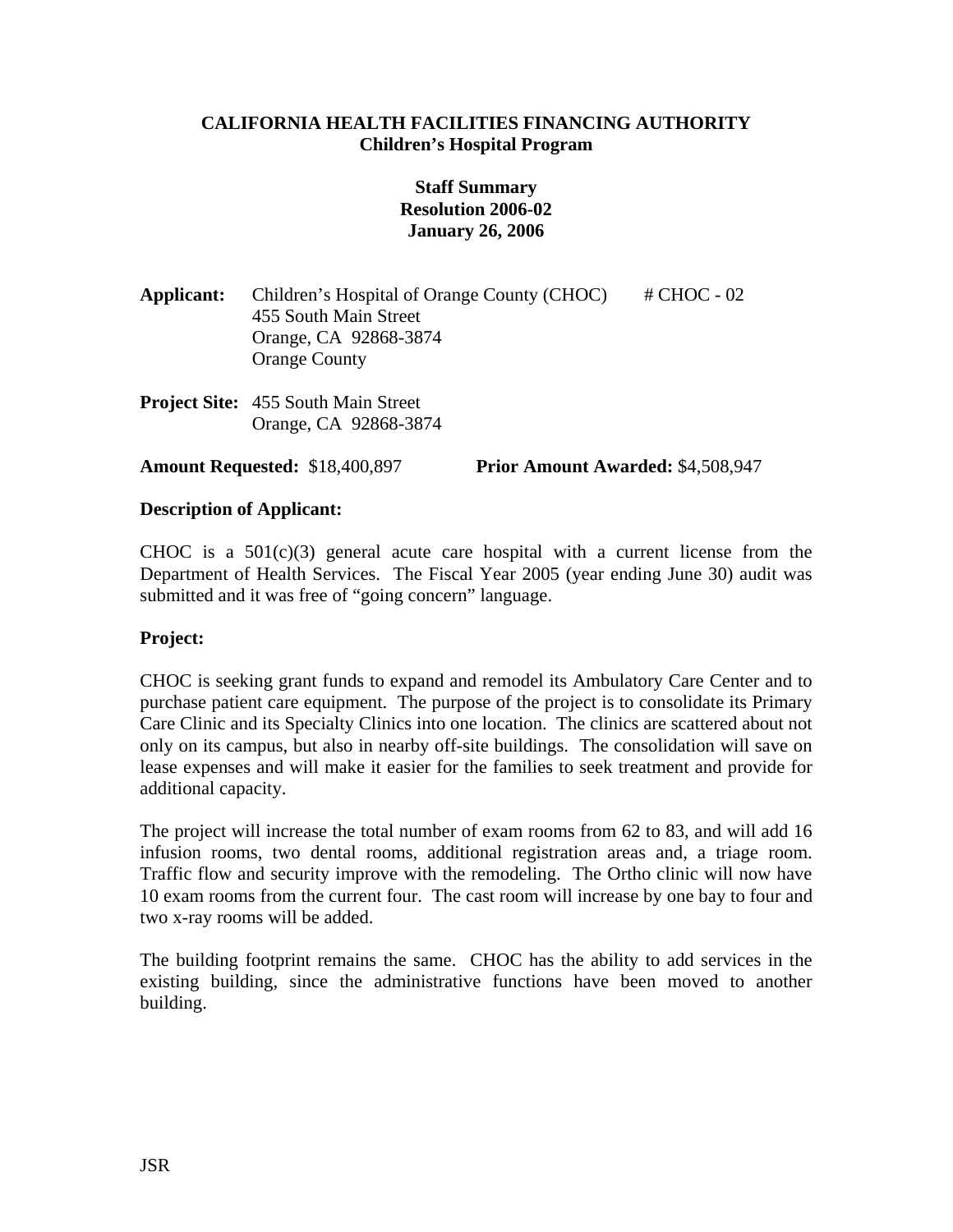### **Proposition 61 Evaluation Factors:**

Based on the review of the application and other submitted materials, staff evaluated CHOC's project using the six factors identified in Proposition 61 language.

*The grant will contribute toward expansion or improvement of health care access by children eligible for governmental health insurance programs and indigent, underserved, and uninsured children:* 

The remodeling project will increase capacity in both the Primary Clinic and the Specialty Clinics. Additional triage exam rooms, x-ray rooms and casting bays will increase the access for the most vulnerable children to be seen and treated in a timely manner.

*The grant will contribute toward the improvement of child health care or pediatric patient outcomes:* 

The remodeled Primary Care Clinic will have a triage room for walk-ins. Also, it will have a centrally located treatment room for children needing urgent care. The new waiting/registration areas have been designed to improve patient safety by better separating primary care patients, who are more likely to have infectious conditions, from patients who have more chronic conditions.

The Specialty Clinics exam rooms will be tailored toward the specific needs of the patients and physicians. For example, the chronic lung disease clinic will have the ability to perform pulmonary function testing. Also, all orthopedic rooms will be equipped with digital radiology technology. Currently, the only x-ray is in the main hospital building, which means a significant walk for the patients and their families and a separate scheduled appointment.

# *The children's hospital provides uncompensated or undercompensated care to indigent or public pediatric patients.*

CHOC is a certified California Children's Services (CCS) hospital. Approximately 34 percent of its net patient revenues come from government programs such as Medi-Cal. In Fiscal Year 2005, CHOC provided over \$56.5 million in uncompensated and undercompensated care. It has financial counselors to assist in finding alternative sources of payment from both public and private programs. Also, Medi-Cal eligibility workers are on site to assist the families.

### *The children's hospital provides services to vulnerable pediatric populations:*

CHOC is the pediatric safety net for Orange County's most medically vulnerable children. It is the leading regional referral center for pediatric subspecialty care. For Fiscal Year 2003, approximately 58 percent of CHOC's patients had government paid insurance or had no insurance at all. From 2002 to 2005, its discharges have increased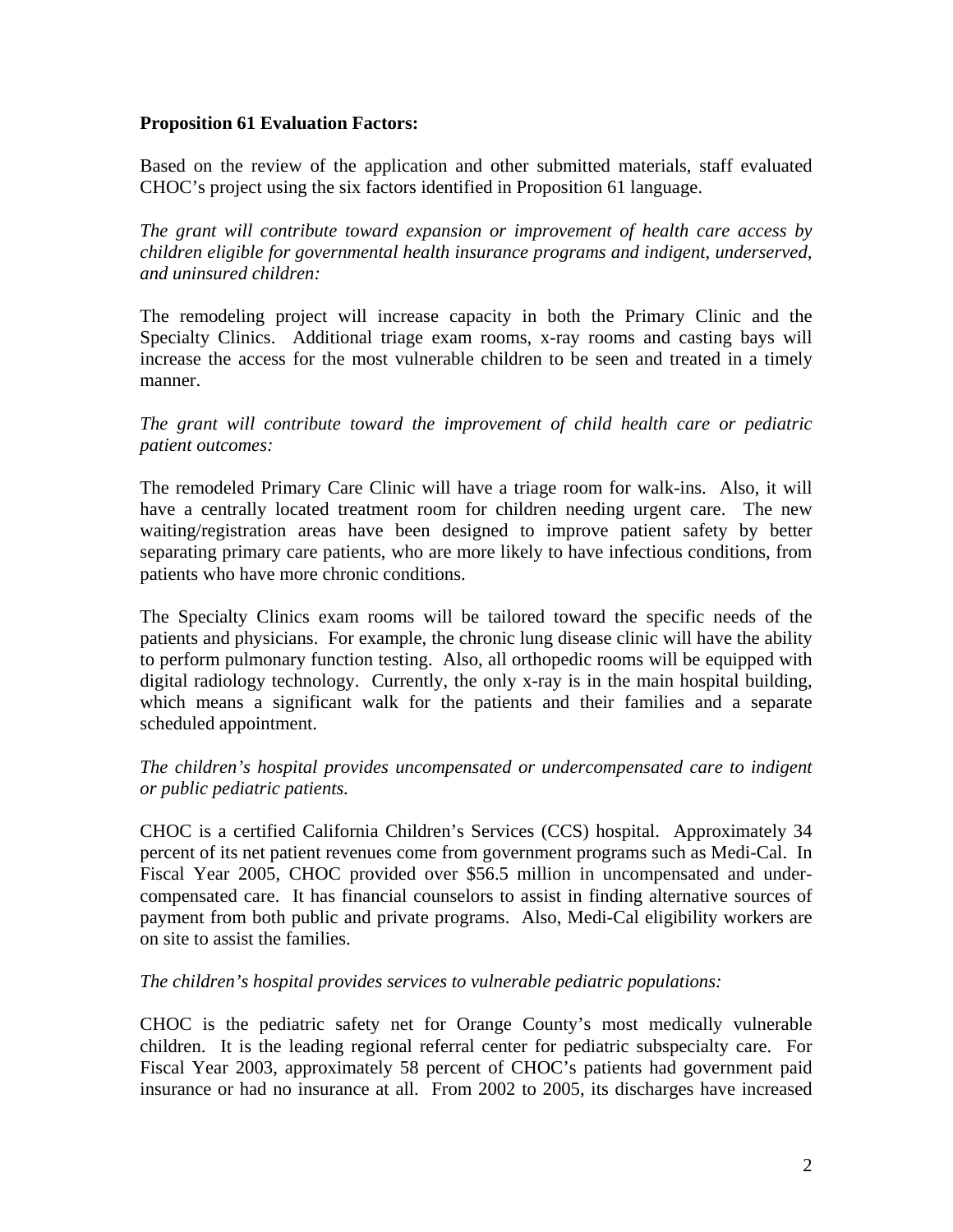from 8,490 to 10,290, which is a 21 percent increase. For the same period, the inpatient days increased 25 percent.

CHOC reaches out to provide preventive and primary care in low-income, high-risk areas where children have limited access to care. CHOC's outreach clinics include the CHOC Orange Community Clinic, located on the main CHOC campus; Clinica CHOC para Ninos in Santa Ana; the CHOC Clinic at the Santa Ana Boys and Girls Club, and the CHOC Costa Mesa Clinic in Costa Mesa. Based on the success of the CHOC Clinic in Santa Ana, CHOC celebrated the opening of the new CHOC Clinic at the Garden Grove Boys and Girls Club in August 2005. The project was developed in collaboration with the Orange County Children and Families Commission and the Garden Grove Boys and Girls Club.

CHOC also operates four mobile clinics – two in Santa Ana and two in Anaheim. These programs were developed in partnership with the Santa Ana and Anaheim Unified School Districts to deliver health services to medically needy children at school sites. The custom-designed mobile vans are staffed with bilingual medical teams that provide wellchild check-ups, immunizations and primary care to identified low-income children at targeted schools. Additionally CHOC supports the CHOC BreathMobile, a mobile asthma testing and treatment facility serving Orange County.

During Fiscal Year 2005, CHOC's specialty clinics, primary care clinics and its outreach clinics, including the mobile health clinics, had 126,666 ambulatory care visits, an increase of 10.1 percent over Fiscal Year 2004.

### *The children's hospital promotes pediatric teaching or research programs:*

CHOC's current training program for pediatricians and pediatric subspecialists supports 60 residents and fellows. CHOC, in addition to its own residency and fellowship programs, currently supports residents from the University of California at Irvine, Riverside General Medical Center, Kaiser Permanente and fellows from Harbor/University of California Los Angeles. CHOC also provides regular training sessions for medical students from Dartmouth University, Western University and St. George University. In addition, CHOC provides upon request, clerkships from medical students throughout the world.

CHOC's state-of-the-art basic science research laboratories support three primary areas of research: autoimmune and inflammatory disease, cancer and, most recently, the identification and isolation of non-fetal neural stem cells that someday may be cultured and used to replace nerve tissue destroyed by disease or injury. CHOC scientists work closely with CHOC medical staff physicians, as well as researchers from laboratories around the world. CHOC receives grants and contracts from federal agencies, including National Institute of Health, the Centers for Disease Control and Prevention, and the Maternal and Child Health Bureau. CHOC also receives considerable research funding from private nonprofit organizations.